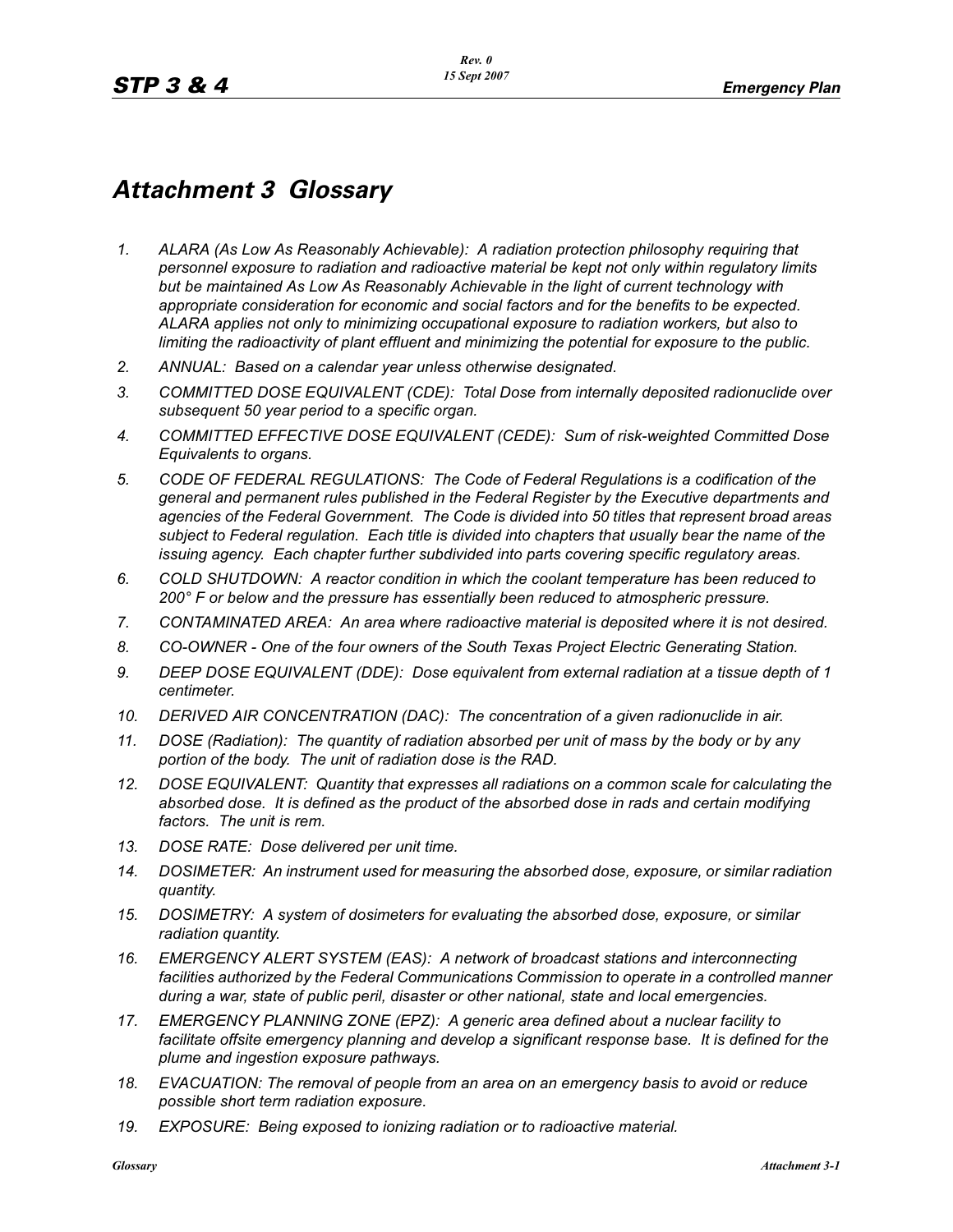- *20. EXTERNAL DOSE: Dose from a source of radioactive material outside the body.*
- *21. FILTER, HEPA: High-efficiency particulate air filter.*
- 22. FRISKER: Radiation monitoring equipment. This is a hand-held probe that is slowly passed near *the area of interest to determine the presence or absence of radioactive material.*
- *23. GAMMA RAYS: High-energy, short-wavelength electromagnetic radiation. Gamma rays are essentially similar to x-rays, but are usually more energetic and are nuclear in origin.*
- *24. GASEOUS EFFLUENT STREAM: Processed gaseous wastes containing radioactive materials resulting from the plant operation.*
- *25. GUIDELINES: The Severe Accident Management Guidelines are designated guidelines rather than procedures, because the specific actions discussed in the guidelines are not requirements, but rather are subject to evaluation and may be rejected or implemented according to the circumstances.*
- *26. HEALTH PHYSICS:*
	- **The** *A profession devoted to the protection of man and his environment from unwarranted radiation exposure.*
	- *A general term used as a modifying phrase that may refer to facilities, equipment, programs, etc. used in the discipline of health physics.*
- *27. HIGH RADIATION AREA: Any area, accessible to personnel, in which there exists radiation originating in whole or in part within licensed material at such levels that a dose equivalent could be received in any one hour in excess of 100 millirem at 30 centimeters.*
- *28. HOSTILE ACTION: An act toward a nuclear power plant or its personnel that includes the use of violent force to destroy equipment, takes hostages, and/or intimidates the licensee to achieve an end. This includes attack by air, land, or water using guns, explosives, projectiles, vehicles, or other devices used to deliver destructive force. Other acts that satisfy the overall intent may be included. HOSTILE ACTION should not be construed to include acts of civil disobedience or felonious acts that are not part of a concerted attack on the nuclear power plant. Nonterrorism-based EALs should be used to address such activities, (e.g., violent acts between individuals in the owner controlled area.)*
- *29. INGESTION EXPOSURE PATHWAY (IPZ): The principal exposure from this pathway would be*  from ingestion of contaminated water or foods such as milk or fresh vegetables. The duration of *principal exposures could range in length from hours to months.*
- *30. INSTITUTE OF NUCLEAR POWER OPERATIONS (INPO): An organization established by the utilities to set up standardized operations. By Letter of Agreement, INPO agrees to provide the service provided by their organization, coordinate the activities of the organization and provide telephone contacts of the organization during an emergency at the Station.*
- *31. INTERNAL DOSE: Dose from a source of radioactive material within the body (as a result of deposition of radionuclides in body tissue).*
- *32. IONIZATION CHAMBER: An instrument that detects and measures ionizing radiation by measuring the electrical current that flows when radiation ionizes gas in a chamber, making the gas a conductor of the electricity.*
- *33. JOINT INFORMATION CENTER (JIC): A Center set up in a central location where public information officers from the involved agencies come together to ensure coordination of information to be released to the media and the public. This center becomes the central point for media access to latest developments and emergency information. All information released is coordinated among the agencies involved to ensure its consistency and accuracy.*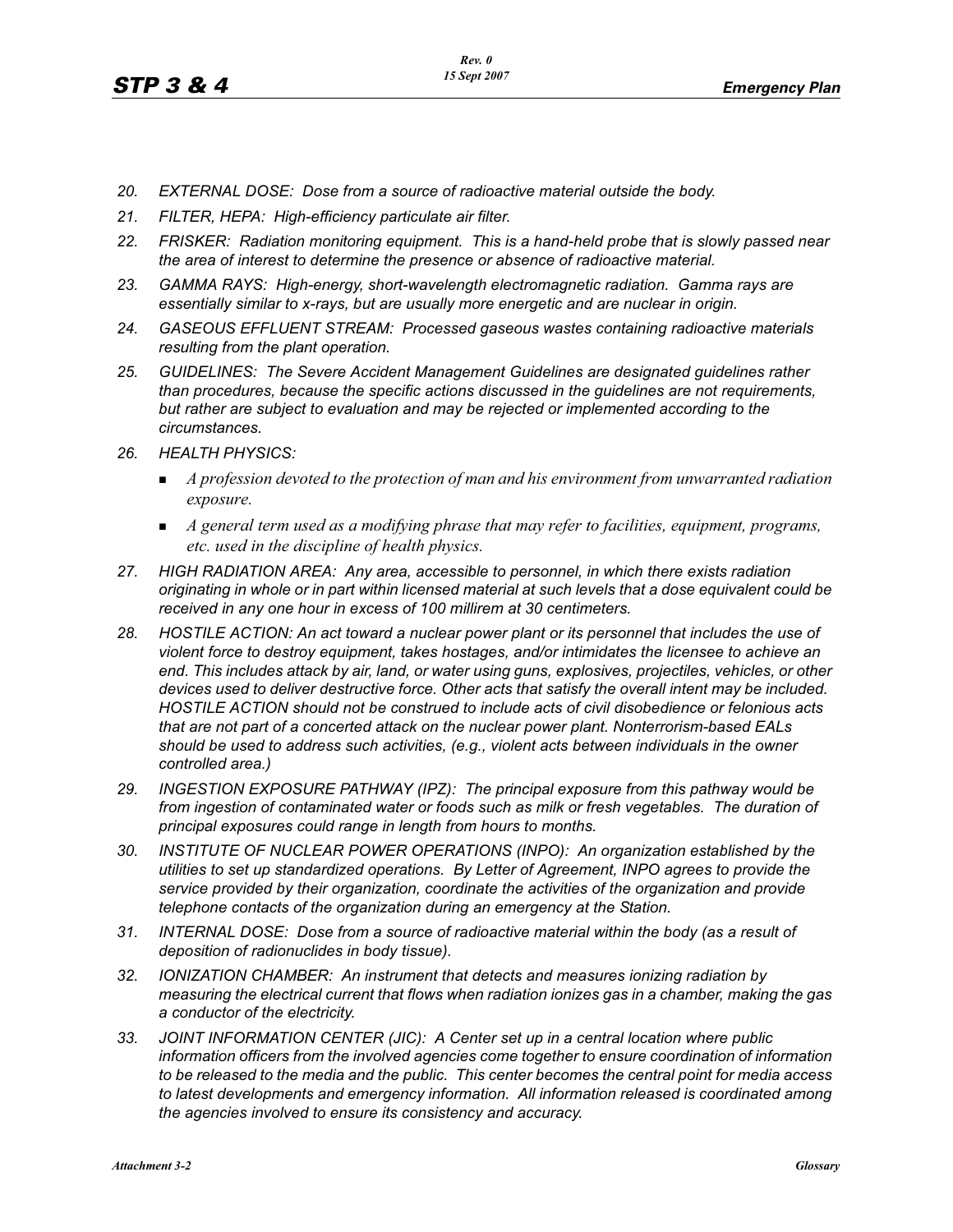- *34. LIQUID EFFLUENT STREAM: Processed liquid wastes containing radioactive materials resulting from the operation of a nuclear power reactor.*
- *35. LOSS OF COOLANT ACCIDENT (LOCA): A loss of coolant accident can result from an opening in the primary cooling system, such as a pipe break or a stuck open relief valve.*
- *36. MONITOR (Radiation): A radiation detector whose purpose is to measure the level of ionizing radiation (or quantity of radioactive material).*
- *37. MONITORING (Radiation): The continuous or periodic collection and assessment of pertinent information:*
	- -*Determine the adequacy of radiation protection practices.*
	- -*Ascertain potentially significant changes in conditions or protection performance.*
- *38. NUREG-0654 (Criteria for Preparation and Evaluation of Radiological Emergency Response Plans and Preparedness in Support of Nuclear Power Plants): The purpose of this guidance and upgraded acceptance criteria is to provide a basis for NRC licensees, and State and local governments to develop radiological emergency plans and improve emergency preparedness.*
- *39. OCCUPATIONAL DOSE: A dose received by a permanent or temporary employee while engaged in activities relating to the use, possession, or surveillance of licensed radioactive material or sources of ionizing radiation. Occupational dose shall not include any exposure of an individual to radiation for the purpose of medical diagnosis or therapy. Determination of occupational dose is the responsibility of the licensee.*
- *40. PERSONNEL MONITORING EQUIPMENT: Devices designed to be worn or carried by an individual for the purpose of measuring occupational radiation doses, e.g. thermoluminescent dosimeters, pocket dosimeters, and finger badges.*
- *41. PLUME EXPOSURE PATHWAY: The principal exposure sources from this pathway are:*
	- *external exposure to gamma radiation from the plume and from deposited materials and*
	- *inhalation exposure from the passing radioactive plume.*
- *42. POCKET DOSIMETER: An ionization chamber carried or worn by an individual for personnel dose monitoring.*
- *43. PORTAL MONITOR: A walk-through radiation detector whose purpose is to detect beta and gamma emitting contamination on personnel exiting selected areas.*
- *44. POSTED AREA: An area in which radiation and/or contamination exists or might exist at levels such that the use of warning signs or devices is required.*
- *45. PRIMARY COOLANT or REACTOR COOLANT SYSTEM: The fluid circulated through the reactor to remove heat.*
- *46. PROJECTED DOSE: An estimate of the radiation dose that affected individuals could potentially receive if protective actions are not taken.*
- *47. PROTECTION FACTOR: A measure of the protection afforded by a respirator; the ratio of the concentration of the radionuclide in the ambient atmosphere to the concentration inside the respiratory equipment (usually inside the facepiece) under conditions of use.*
- *48. PROTECTIVE ACTION: An action taken to avoid or reduce a projected dose.*
- *49. PROTECTIVE CLOTHING: Used interchangeably with the term anti-contamination clothing and has the same general meaning in radiation protection procedures.*
- *50. RAD: A measure of the dose produced by directly or indirectly ionizing radiation in terms of the energy absorbed per unit mass of any irradiated material. One rad is the dose corresponding to 100 ergs of absorbed energy per gram of irradiated material.*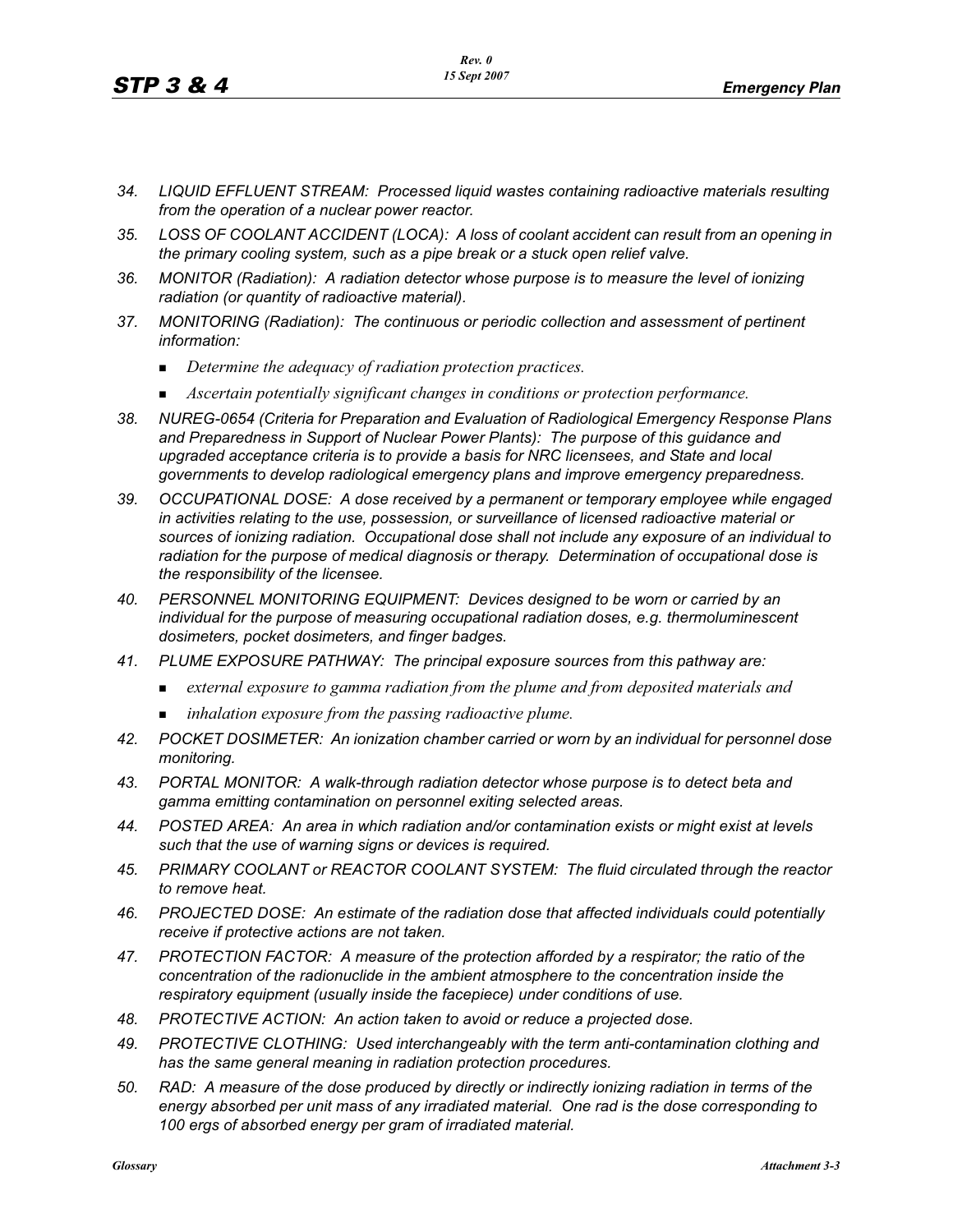- *51. RADIATION (Ionizing): Any or all of the following: alpha, beta, gamma, X-rays, neutrons, high speed protons or electrons, and other atomic particles (sound, radio waves, visible, and infrared or ultraviolet light are non-ionizing forms of radiation).*
- *52. RADIATION AREA: Any area, accessible to personnel, in which radiation levels could result in an individual receiving a dose equivalent in excess of 5 millirem in 1 Hour at 30 centimeters.*
- *53. RADIATION EXPOSURE: Refers very broadly to the act or state of being exposed to ionizing radiation.*
- *54. RADIATION PROTECTION: Used interchangeably with the term health physics.*
- *55. RADIATION WORK PERMIT (RWP): A document providing radiological evaluation and authorization to perform specific activities involving personnel exposure to ionizing radiation or radioactive material. It describes the radiological conditions and specifies radiation protection controls to be used when performing the activities.*
- *56. RADIOACTIVE CONTAMINATION: The presence of radioactive material in an undesired location. Contamination may be loose, fixed, or present in air.*
- *57. RADIONUCLIDE: A radioactive nuclide is one that has the capability of spontaneously emitting radiation.*
- *58. REACTOR TRIP (SCRAM): An automatic procedure by which control rods are rapidly inserted into the core of a reactor to stop the chain reaction.*
- *59. RECOVERY: The process of reducing radiation exposure rates and concentrations in the environment to acceptable levels for unconditional occupancy.*
- *60. RELOCATION: The removal or continued exclusion of people from contaminated areas to avoid chronic radiation exposure.*
- *61. REM: Special unit of any of the quantities expressed as dose equivalent. The dose equivalent in rems is equal to the absorbed dose in rads multiplied by the quality factor.*
- *62. SECONDARY COOLANT: A separate stream of coolant that is converted to steam by the primary coolant in a heat exchange (steam generator) to power the turbine.*
- *63. SELF-READING DOSIMETER: A self-reading dosimeter is a direct-reading pocket dosimeter shaped like a pen with a pocket clip. It is generally used to measure X and gamma radiation.*
- *64. SEVERE ACCIDENT:*

*PWR- A nuclear accident involving a loss of core cooling and damage so severe that there are core geometry changes and possible relocation of core materials, e.g. a core melt. In accordance with the Severe Accident Management Guidelines, a severe accident has occurred when core exit thermocouple temperatures are greater than 1200 degrees F and actions to cool the core have been, and continue to be, unsuccessful. The plant is outside of the Design Bases for the station.*

BWR- A nuclear accident involving a loss of core cooling and damage so severe that there are core geometry changes and possible relocation of core materials, e.g. a core melt. In accordance with the Severe Accident Management Guidelines, a severe accident has occurred when fuel cladding temperature is greater than 2200 degrees F or reactor water level drops below the top of active fuel and actions to cool the core have been, and continue to be, unsuccessful. The plant is outside of the Design Bases for the station.

*65. SHELTER: The use of the closest available structure that will provide protection from exposure to an airborne plume.*